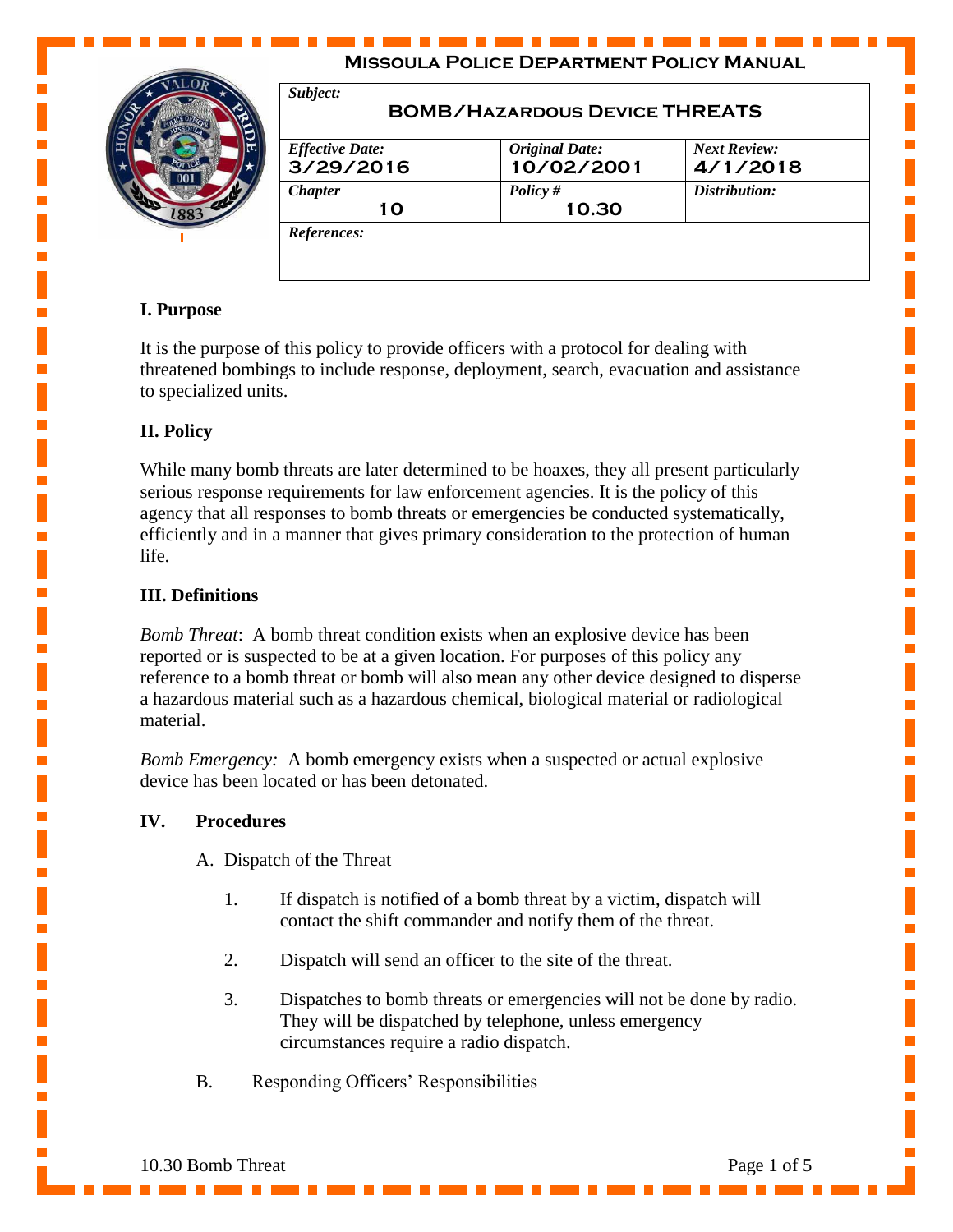Responding patrol units shall use only landline telephones for communication within 1500 feet of the location in question. (Radio signals and cell phones may detonate some explosive devices).

# *\*\*\*All cell phones must be turned off.\*\*\**

- 2. The responding officer will contact the person in charge of the site to help coordinate a possible search and/or an evacuation of the site.
- 3. The responding officer will offer assistance in evaluating the threat if requested to do so. The officer should consider:
	- a. Whether previous threats have been received;
	- b. Possible motives and/or suspects;
	- c. Vulnerabilities of equipment and personnel;
	- d. Information given by the person making the threat
- 4. The responding officer will not order an evacuation based on a threat only.
- 5. The responding officer will contact the individual who received the threat, if they are available, to obtain additional information, to include:
	- a. The age and sex of the caller
	- b. Background noises heard during the call
	- c. Details about the bomb as far as when it will go off, what will set it off, where it is.
	- d. Other questions that might have been asked by the call taker
- C. Searching for Hazardous Devices
	- 1. The decision to search, evacuate or to reenter a structure/location during a bomb threat will be the responsibility of the individual in charge of the property.
		- a. If management or the responsible agent does not wish that a search be conducted, no further action of this agency is warranted with the exception of a report of the response and investigation.
		- b. Only in cases where a real or suspected explosive device has been detected shall an evacuation be conducted regardless of the desires of the building management.
	- 2. Searches of target buildings shall be conducted by the employees or others knowledgeable of the contents and layout of the building.
		- a. A search plan may be developed identifying the extent of the search depending upon the type of establishment, the motivation of the perpetrator and accessibility of the building.

10.30 Bomb Threat Page 2 of 5

 $\blacksquare$ 

L.

п

п

L.

Ē.

п

п

п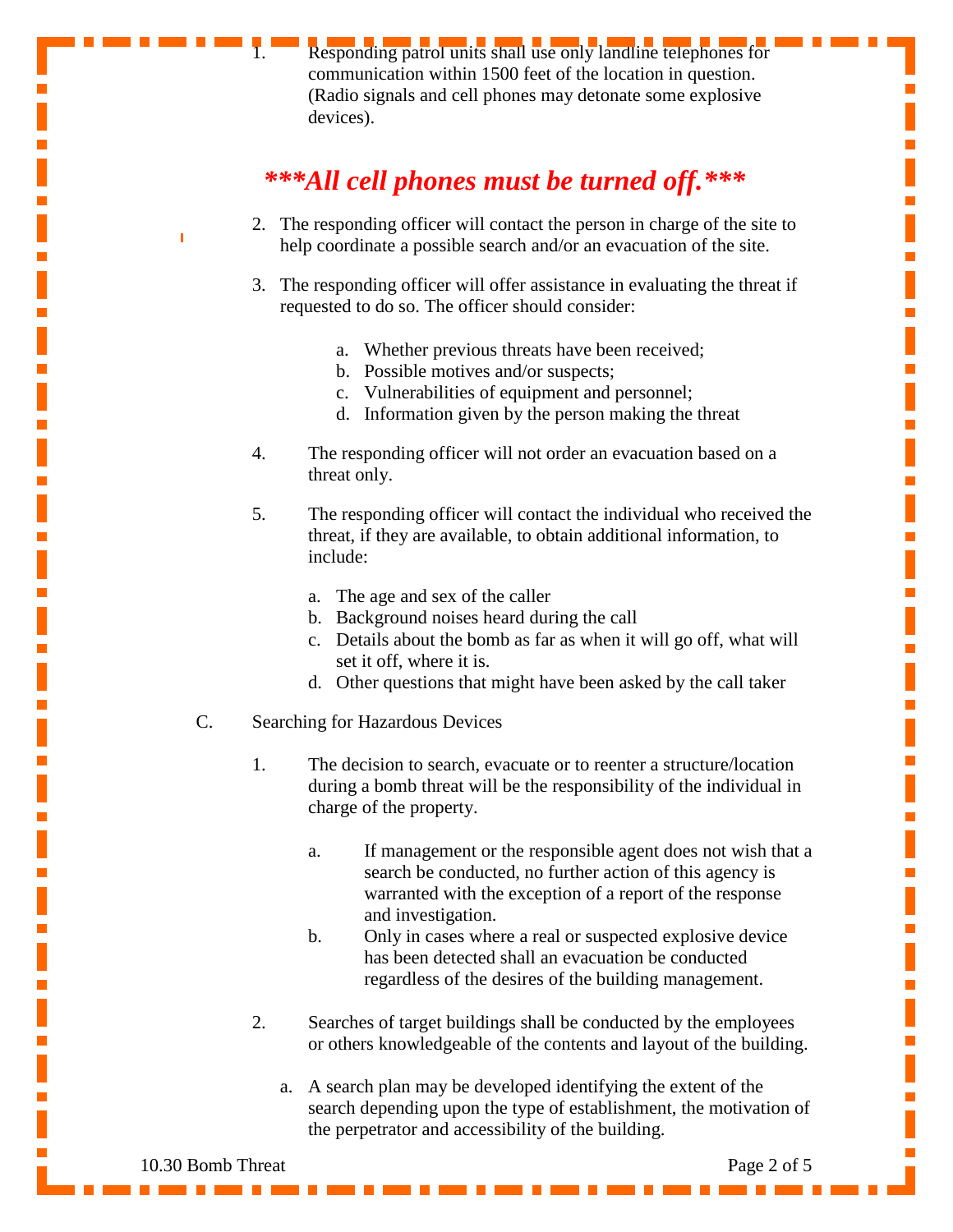- b. A floor plan may be obtained whenever possible; the responding officer will help organize a systematic search of the premises.
- c. In no case shall an officer declare that no bomb is present or in any way make the representation that the building is safe to occupy, no matter how thorough the search.
- d. Under exceptional circumstances the responding officer, with approval of the shift commander, may request the assistance of the EOD with a search.
- 3. When coordinating a search, the responding officer should be particularly alert to the following items as indicators that there may be explosives at the location. Officers should be cautioned that absence of the following does not assure there is no bomb present:
	- a. Explosives-related pamphlets, periodicals and books;
	- b. Excessive amounts of galvanized or PVC pipe nipples and end caps, especially if they have drill holes in the nipple or cap;
	- c. Low-explosive powders or other incendiary mixtures;
	- d. Fuses of any type to include homemade burning fuses, such as string soaked in a burning powder;
	- e. Electrical switches; and
	- f. Electrical matches, blasting caps or similar initiators
	- g. Grenade-type pins
- D. When a suspicious item has been located.
	- 1. The responding officer will order an evacuation and establish a perimeter.
		- a. The evacuation distance should be based on the chart at the end of this policy and the evacuees should be behind some kind of cover such as a brick wall.
	- 2. The responding officer will contact the shift commander and inform him that a suspicious package has been located.
		- a. The package will not be moved or in any other way disturbed
		- b. The surroundings where the package was located shall not be changed
	- 3. The shift commander will contact dispatch and have the EOD Team called out.
		- The shift commander will also request that the Tactical Emergency Medical team be called out along with the fire department for a standby.
		- The shift commander will notify the appropriate staff officer of the call out.
		- In the event that the EOD team is requested to respond out of county, a staff officer will be contacted for approval.

т

L.

Ē.

Ē.

п

Ē.

 $\overline{\mathbb{R}}$ 

Ē.

L.

п

п

Ī.

Ē.

п

Ē.

п

L.

 $\blacksquare$ 

 $\mathbf{r}$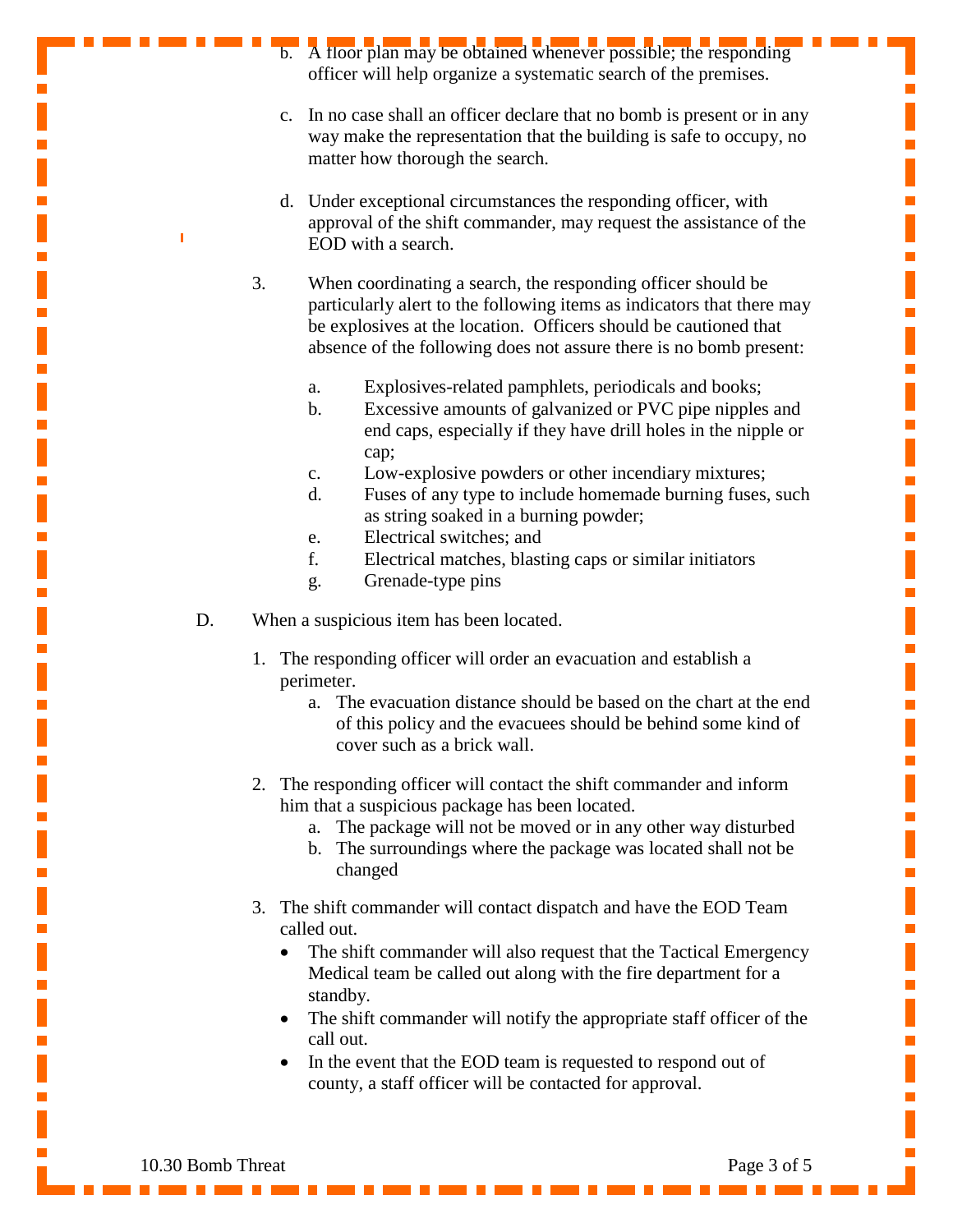- The shift commander or his designee will respond to the site and establish a command post.
	- The shift commander will designate an officer to talk to the press in a separate area if the press shows up.
	- The shift commander, and any other people with valid information will remain at the scene to brief the EOD team when it arrives.
	- The shift commander will follow the EOD team's recommendations for evacuation and other safety measures to be taken.
- E. Post-Explosion Investigation

This agency's designated bomb disposal unit shall have primary responsibility for investigating the physical scene of a bombing incident, to include

- 1. Checking the site for unconsumed explosives or secondary devices;
- 2. Supervising evidence recovery in accordance with agency guidelines;
- 3. Requesting the assistance of other agencies to determine the nature and construction of explosives and the identification of perpetrators;
- 4. Coordination with intelligence operations of this agency, and those of state and federal sources; and
- 5. Assisting in the evaluation of evacuation procedures, area and perimeter security, the availability of emergency services and coordination with the incident commander
- 6. Completing and submitting all required reports.

Ē.

Ē.

L.

Ē.

L.

Ē.

L.

п

L.

п